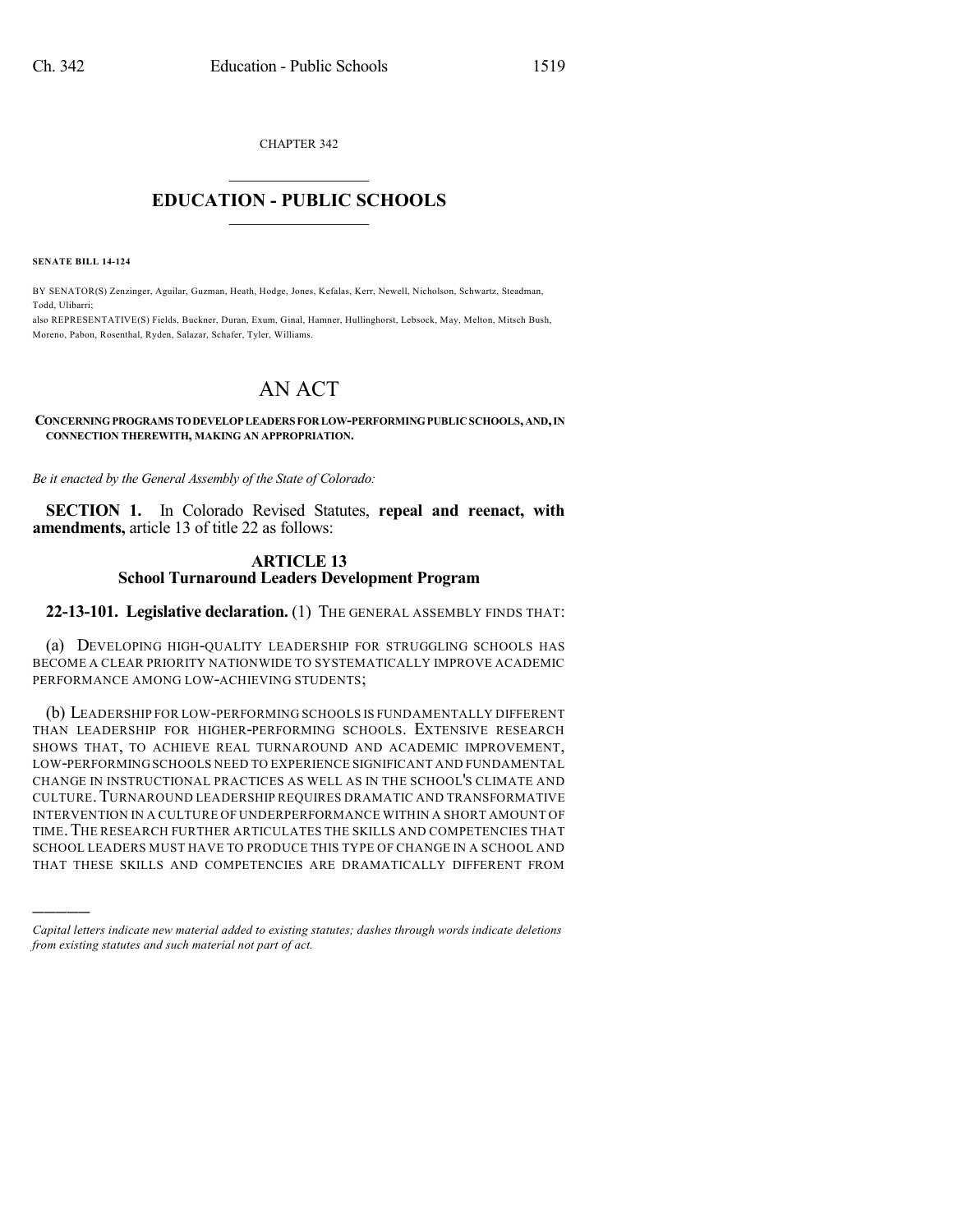THOSE PRACTICED BY MOST SCHOOL LEADERS.

(c) THERE IS ALSO A SIGNIFICANT AMOUNT OF RESEARCH AND EVIDENCE AROUND THE PRACTICES THAT ARE NEEDED TO TRAIN, RECRUIT, INCENTIVIZE, AND SUSTAIN SUCCESSFUL, HIGH-QUALITY SCHOOL TURNAROUND LEADERS;

(d) IN ADDITION TO SCHOOL PRINCIPALS,TEACHER LEADERS WITHIN SCHOOLS AND DISTRICT-LEVEL PERSONNEL WHO COORDINATE AND SUPPORT TURNAROUND EFFORTS FOR MULTIPLE SCHOOLS OF A SCHOOL DISTRICT ARE CRUCIAL TO ACHIEVING INCREASED ACADEMIC PERFORMANCE WITHIN LOW-PERFORMINGSCHOOLS AND MUST BE INCLUDED IN PROGRAMS TO TRAIN SUCCESSFUL, HIGH-QUALITY SCHOOL TURNAROUND LEADERS;

(e) FOR THE 2013-14 SCHOOL YEAR, ONE HUNDRED NINETEEN PUBLIC SCHOOLS SERVING FIFTY-FIVE THOUSAND EIGHT HUNDRED FOURTEEN STUDENTS IN COLORADO ARE ACCREDITED WITH PRIORITY IMPROVEMENT PLANS, AND FORTY-NINE PUBLIC SCHOOLS SERVING SEVENTEEN THOUSAND THREE HUNDRED ELEVEN STUDENTS ARE ACCREDITED WITH TURNAROUND PLANS.FOR THE 2013-14SCHOOL YEAR,FOURTEEN SCHOOL DISTRICTS ARE ACCREDITED WITH PRIORITY IMPROVEMENT PLANS,AND TWO SCHOOL DISTRICTS ARE ACCREDITED WITH TURNAROUND PLANS. GIVEN THESE LEVELS OF PERFORMANCE IN THE PUBLIC SCHOOLS, COLORADO MUST ADDRESS THE NEED TO DEVELOP, NURTURE, AND SUPPORT ASPIRING AND PRACTICING SCHOOL TURNAROUND LEADERS.

(f) THERE IS A TREMENDOUS OPPORTUNITY FOR THE STATE TO RECRUIT, DEVELOP, AND FACILITATE NEW AND EXISTING LEADERSHIP DEVELOPMENT PROGRAMS THAT ARE SPECIFICALLY FOCUSED ON DEVELOPING LEADERS TO SERVE LOW-PERFORMING SCHOOLS.

(2) THE GENERAL ASSEMBLY THEREFORE FINDS THAT IT IS IMPERATIVE AND IN THE BEST INTERESTS OF THE STATE TO CREATE THE SCHOOL TURNAROUND LEADERS PROGRAM WITHIN THE DEPARTMENT TO CONTRACT WITH PROVIDERS AND AWARD GRANTS TO SCHOOL DISTRICTS THROUGHOUT THE STATE TO USE IN DEVELOPING OUTSTANDING SCHOOL LEADERS WITH THE SKILLS AND COMPETENCIES REQUIRED TO TURN AROUND LOW-PERFORMING PUBLIC SCHOOLS IN THE STATE.

(3) THE GENERAL ASSEMBLY DECLARES THAT, FOR PURPOSES OF SECTION 17 OF ARTICLE IX OF THE STATE CONSTITUTION, THE SCHOOL TURNAROUND LEADERS DEVELOPMENT PROGRAM IS AN IMPORTANT ELEMENT IN IMPLEMENTING ACCOUNTABLE PROGRAMS TO MEET STATE ACADEMIC STANDARDS AND MAY THEREFORE RECEIVE FUNDING FROM THE STATE EDUCATION FUND CREATED IN SECTION 17(4) OF ARTICLE IX OF THE STATE CONSTITUTION.

**22-13-102. Definitions.** AS USED IN THIS ARTICLE, UNLESS THE CONTEXT OTHERWISE REQUIRES:

(1) "CHARTER SCHOOL" MEANS A CHARTER SCHOOL AUTHORIZED BY A SCHOOL DISTRICT PURSUANT TO PART 1 OF ARTICLE 30.5 OF THIS TITLE OR AN INSTITUTE CHARTER SCHOOL AUTHORIZED BY THE STATE CHARTER SCHOOL INSTITUTE PURSUANT TO PART 5 OF ARTICLE 30.5 OF THIS TITLE.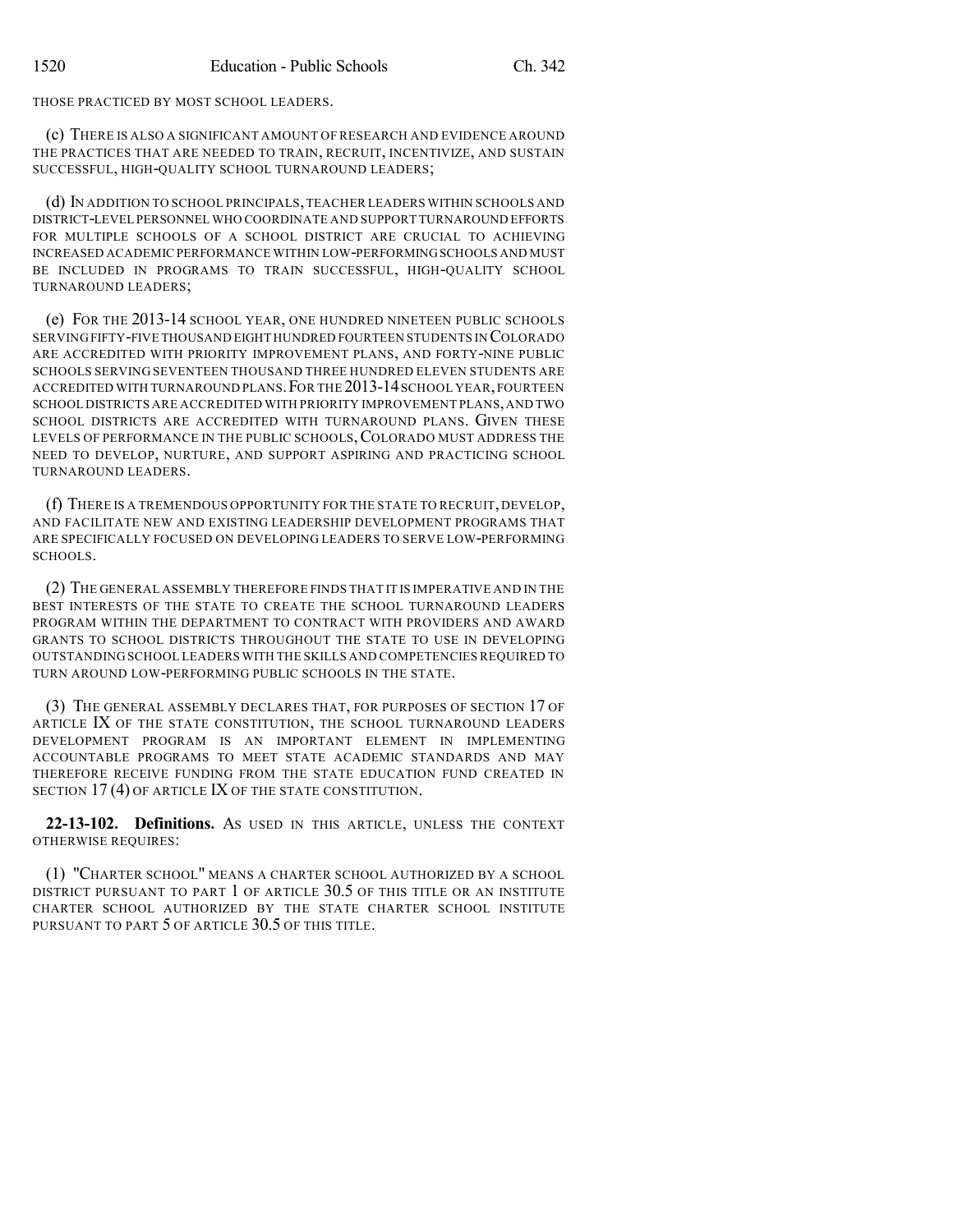(2) "DEPARTMENT" MEANS THE DEPARTMENT OF EDUCATION CREATED AND EXISTING PURSUANT TO SECTION 24-1-115, C.R.S.

(3) "INSTITUTE" MEANS THE STATE CHARTER SCHOOL INSTITUTE ESTABLISHED IN SECTION 22-30.5-503.

(4) "PROGRAM" MEANS THE SCHOOL TURNAROUND LEADERS DEVELOPMENT PROGRAM CREATED IN SECTION 22-13-103.

(5) "PROVIDER" MEANS A PUBLIC OR PRIVATE ENTITY THAT OFFERS A HIGH-QUALITY TURNAROUND LEADERSHIP DEVELOPMENT PROGRAM FOR COLORADO EDUCATORS.

(6) "SCHOOL DISTRICT" MEANS A SCHOOL DISTRICT ORGANIZED PURSUANT TO ARTICLE 30 OF THIS TITLE.

(7) "SCHOOL TURNAROUND LEADER" MEANS A PRINCIPAL OR TEACHER LEADER IN A SCHOOL THAT IS REQUIRED TO ADOPT A PRIORITY IMPROVEMENT PLAN OR TURNAROUND PLAN PURSUANT TO SECTION 22-11-210 OR A DISTRICT-LEVEL ADMINISTRATOR OR EMPLOYEE OF THE STATE CHARTER SCHOOL INSTITUTE THAT COORDINATES AND SUPPORTS TURNAROUND EFFORTS IN SCHOOLS OF THE SCHOOL DISTRICT OR INSTITUTE CHARTER SCHOOLS THAT IMPLEMENT PRIORITY IMPROVEMENT PLANS OR TURNAROUND PLANS.

(8) "STATE BOARD" MEANS THE STATE BOARD OF EDUCATION CREATED IN SECTION 1 OF ARTICLE **IX** OF THE STATE CONSTITUTION.

**22-13-103. School turnaround leaders development program - created rules.** (1) THERE IS CREATED IN THE DEPARTMENT THE SCHOOL TURNAROUND LEADERS DEVELOPMENT PROGRAM TO PROVIDE FUNDING TO ASSIST IN THE DESIGN OF TURNAROUND LEADERSHIP DEVELOPMENT PROGRAMS AND TO PROVIDE FUNDING TO SUPPORT TRAINING AND DEVELOPMENT OF SCHOOL TURNAROUND LEADERS FOR THE PUBLIC SCHOOLS IN THE STATE.

(2) THE STATE BOARD, IN ACCORDANCE WITH THE "STATE ADMINISTRATIVE PROCEDURE ACT", ARTICLE 4 OF TITLE 24, C.R.S., SHALL PROMULGATE RULES TO IMPLEMENT AND ADMINISTER THE PROGRAM. AT A MINIMUM, THE RULES MUST INCLUDE:

(a) CRITERIA FOR IDENTIFYING APPROVED PROVIDERS FROM AMONG THOSE THAT RESPOND TO THE REQUEST FOR PROPOSALS PURSUANT TO SECTION 22-13-104.AT A MINIMUM, THE CRITERIA MUST:

(I) CONSIDER EACH PROVIDER'S EXPERIENCE IN DEVELOPING SUCCESSFUL, EFFECTIVE LEADERSHIP IN LOW-PERFORMING SCHOOLS AND SCHOOL DISTRICTS;

(II) CONSIDER THE LEADERSHIP QUALITIES THAT EACH PROVIDER'S TURNAROUND LEADERSHIP DEVELOPMENT PROGRAM IS EXPECTED TO DEVELOP; AND

(III) ENSURE THE AVAILABILITY OF TURNAROUND LEADERSHIP DEVELOPMENT PROGRAMS FOR SCHOOL TURNAROUND LEADERS IN PUBLIC SCHOOLS THROUGHOUT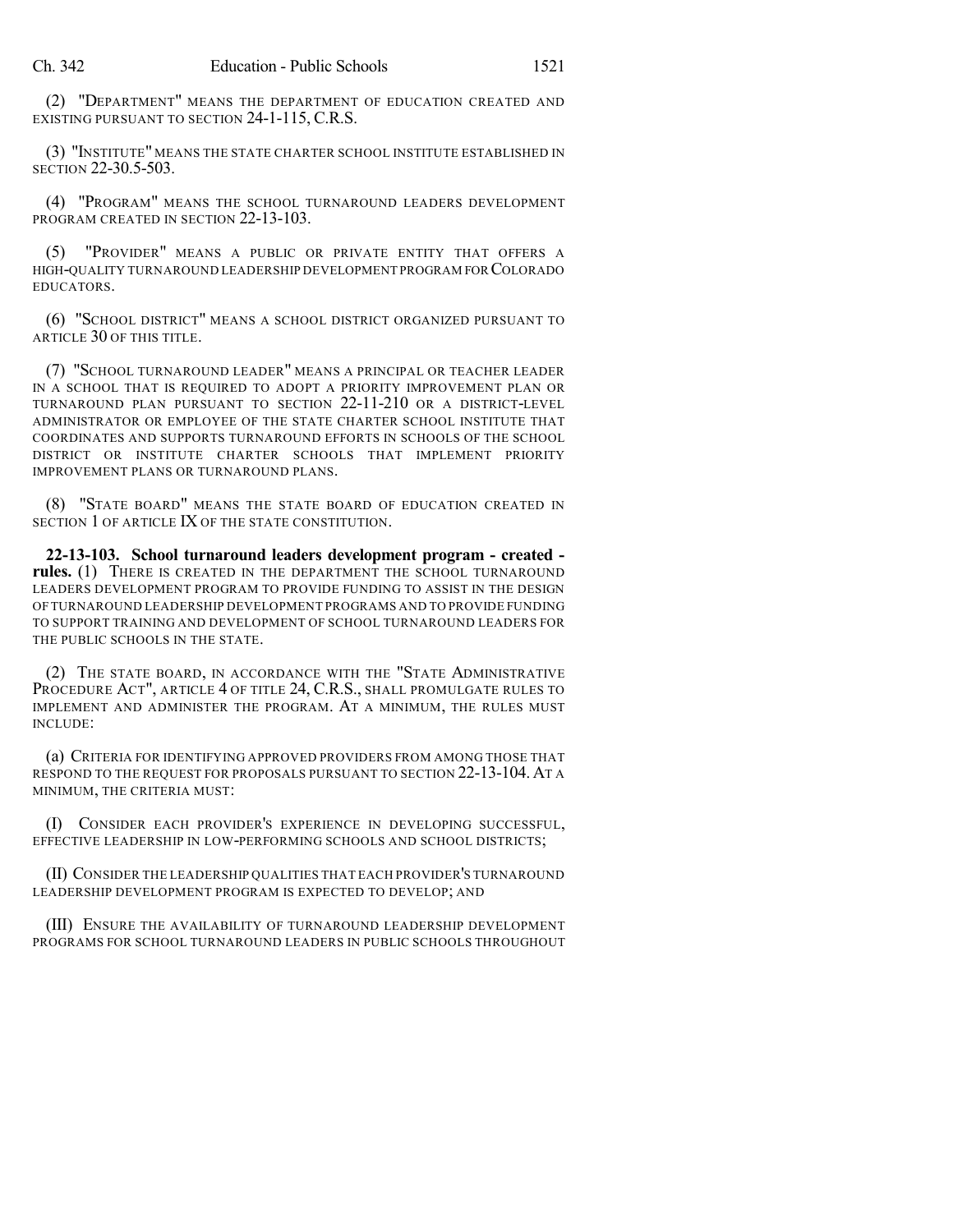THE STATE.

(b) TIMELINES FOR THE DESIGN GRANT APPLICATION AND APPROVAL PROCESS;

(c) CRITERIA FOR AWARDING DESIGN GRANTS TO IDENTIFIED PROVIDERS TO PARTIALLY OFFSET THE DESIGN AND DEVELOPMENT COSTS OF CREATING OR EXPANDING HIGH-QUALITY TURNAROUND LEADERSHIP DEVELOPMENT PROGRAMS;

(d) TIMELINES FOR THE SCHOOL TURNAROUND LEADER GRANT APPLICATION AND APPROVAL PROCESS;

(e) THE REQUIREMENTS FOR A SCHOOL TURNAROUND LEADER GRANT APPLICATION, INCLUDING BUT NOT LIMITED TO THE GOALS THAT THE APPLICANT EXPECTS TO ACHIEVE THROUGH THE GRANT; AND

(f) CRITERIA FOR SELECTING SCHOOL TURNAROUND LEADER GRANT RECIPIENTS. AT A MINIMUM, THE CRITERIA MUST TAKE INTO ACCOUNT FOR APPLYING SCHOOL DISTRICTS THE CONCENTRATION OF SCHOOLS OF THE SCHOOL DISTRICT, OR FOR THE INSTITUTE THE CONCENTRATION OF INSTITUTE CHARTER SCHOOLS, THAT MUST IMPLEMENT PRIORITY IMPROVEMENT OR TURNAROUND PLANS. FOR APPLYING CHARTER SCHOOLS, THE CRITERIA MUST PRIORITIZE SCHOOLS THAT ARE IMPLEMENTING PRIORITY IMPROVEMENT OR TURNAROUND PLANS.

**22-13-104. Turnaround leadership development programs - providers design grants - review.** (1) THE DEPARTMENT SHALL ISSUE A REQUEST FOR PROPOSALS FROM PROVIDERS WHO SEEK TO PARTICIPATE IN THE PROGRAM. THE DEPARTMENT SHALL REVIEW THE RESPONSES RECEIVED AND, BASED ON THE CRITERIA ADOPTED BY RULE OF THE STATE BOARD, IDENTIFY ONE OR MORE PROVIDERS TO PARTICIPATE IN THE PROGRAM BY PROVIDING TURNAROUND LEADERSHIP DEVELOPMENT PROGRAMS FOR SCHOOL DISTRICTS,THE INSTITUTE,AND CHARTER SCHOOLS THAT RECEIVE SCHOOL TURNAROUND LEADER GRANTS THROUGH THE PROGRAM. THE DEPARTMENT, ON A REGULAR BASIS, SHALL REVIEW EACH PROVIDER'S TURNAROUND LEADERSHIP DEVELOPMENT PROGRAMS, INCLUDING THE SUCCESS ACHIEVED BY THE PERSONS WHO COMPLETE THE PROGRAMS, AND REVISE THE LIST OF IDENTIFIED PROVIDERS AS APPROPRIATE TO ENSURE THAT THE TURNAROUND LEADERSHIP DEVELOPMENT PROGRAMS THAT ARE AVAILABLE THROUGH THE PROGRAM ARE OF THE HIGHEST QUALITY.

(2) DURING THE FIRST THREE YEARS THAT THE PROGRAM RECEIVES APPROPRIATIONS, AN IDENTIFIED PROVIDER MAY APPLY AS PROVIDED BY RULE FOR A ONE-TIME DESIGN GRANT TO OFFSET THE COSTS INCURRED IN CREATING OR EXPANDING THE PROVIDER'S TURNAROUND LEADERSHIP DEVELOPMENT PROGRAMS. THE DEPARTMENT SHALL REVIEW THE DESIGN GRANT APPLICATIONS USING THE CRITERIA ADOPTED BY RULE AND RECOMMEND TO THE STATE BOARD THE PROVIDERS THAT MAY RECEIVE DESIGN GRANTS AND THE AMOUNT OF THE GRANTS. THE STATE BOARD, TAKING INTO ACCOUNT THE DEPARTMENT'S RECOMMENDATIONS, MAY AWARD THE DESIGN GRANTS FROM MONEYS APPROPRIATED TO THE SCHOOL TURNAROUND LEADERS DEVELOPMENT FUND CREATED PURSUANT TO SECTION 22-13-106.

(3) EACH IDENTIFIED PROVIDER SHALL TRACK THE EFFECTIVENESS OF PERSONS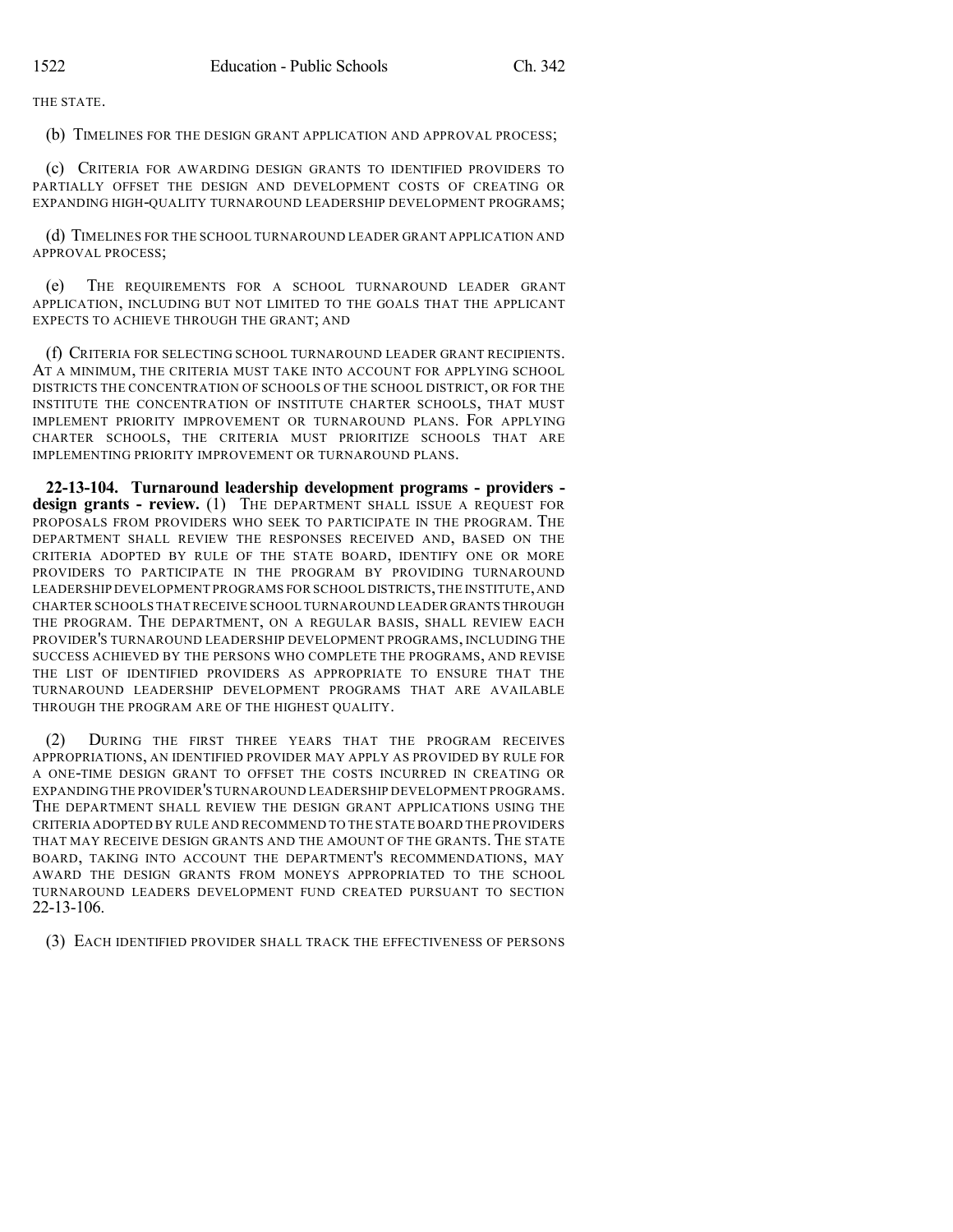WHO COMPLETE A TURNAROUND LEADERSHIP DEVELOPMENT PROGRAM AND REPORT THE EFFECTIVENESS TO THE DEPARTMENT IN ACCORDANCE WITH DEPARTMENT GUIDELINES. THE REPORT MUST USE DEPARTMENT RUBRICS TO MEASURE THE EFFECTIVENESS OF PERSONS WHO COMPLETE THE TURNAROUND LEADERSHIP DEVELOPMENT PROGRAM.

**22-13-105. School turnaround leader grants- application - awards- report.** (1) THE STATE BOARD, SUBJECT TO AVAILABLE APPROPRIATIONS, SHALL AWARD SCHOOL TURNAROUND LEADER GRANTS TO ONE OR MORE SCHOOL DISTRICTS OR CHARTER SCHOOLS OR TO THE INSTITUTE TO USE IN:

(a) IDENTIFYING AND RECRUITING PRACTICING AND ASPIRING SCHOOL TURNAROUND LEADERS;

(b) SUBSIDIZING THE COSTS INCURRED FOR SCHOOL TURNAROUND LEADERS AND THEIR LEADERSHIP STAFF, IF APPROPRIATE, TO PARTICIPATE IN TURNAROUND LEADERSHIP DEVELOPMENT PROGRAMS OFFERED BY IDENTIFIED PROVIDERS; AND

(c) REIMBURSING SCHOOL TURNAROUND LEADERS FOR THE COSTS THEY INCUR IN COMPLETING TURNAROUND LEADERSHIP DEVELOPMENT PROGRAMS OFFERED BY IDENTIFIED PROVIDERS.

(2) A SCHOOL DISTRICT, THE INSTITUTE, OR A CHARTER SCHOOL THAT SEEKS A SCHOOL TURNAROUND LEADER GRANT MUST APPLY TO THE DEPARTMENT AS PROVIDED BY RULE OF THE STATE BOARD. THE DEPARTMENT SHALL REVIEW ALL OF THE APPLICATIONS RECEIVED AND, BASED ON THE CRITERIA ADOPTED BY RULE, RECOMMEND TO THE STATE BOARD THE APPLICANTS THAT MAY RECEIVE SCHOOL TURNAROUND LEADER GRANTS AND THE GRANT AMOUNTS. SUBJECT TO AVAILABLE APPROPRIATIONS, THE STATE BOARD, TAKING INTO ACCOUNT THE DEPARTMENT'S RECOMMENDATIONS, SHALL AWARD SCHOOL TURNAROUND LEADER GRANTS FROM MONEYS APPROPRIATED TO THE SCHOOL TURNAROUND LEADERS DEVELOPMENT FUND.

(3) EACH SCHOOL TURNAROUND LEADER GRANT MAY CONTINUE FOR UP TO THREE BUDGET YEARS. THE DEPARTMENT SHALL ANNUALLY REVIEW EACH GRANT RECIPIENT'S USE OF THE GRANT MONEYS AND MAY RESCIND THE GRANT IF THE DEPARTMENT FINDS THAT THE GRANT RECIPIENT IS NOT MAKING ADEQUATE PROGRESS TOWARD ACHIEVING THE GOALS IDENTIFIED IN THE GRANT APPLICATION.

(4) DURING THE TERM OF THE GRANT, EACH GRANT RECIPIENT SHALL ANNUALLY REPORT TO THE DEPARTMENT THE INFORMATION REQUESTED BY THE DEPARTMENT TO MONITOR THE EFFECTIVENESS OF THE SCHOOL TURNAROUND LEADER GRANTS. THE DEPARTMENT SHALL ANALYZE AND SUMMARIZE THE REPORTS RECEIVED FROM GRANT RECIPIENTS AND ANNUALLY SUBMIT TO THE STATE BOARD, THE GOVERNOR, AND THE EDUCATION COMMITTEES OF THE SENATE AND THE HOUSE OF REPRESENTATIVES, OR ANY SUCCESSOR COMMITTEES, A REPORT OF THE EFFECTIVENESS OFTHE SCHOOL TURNAROUND LEADER GRANTS AWARDED PURSUANT TO THIS SECTION. THE DEPARTMENT SHALL ALSO POST THE ANNUAL REPORT ON ITS WEB SITE.

## **22-13-106. School turnaround leaders development fund - created.**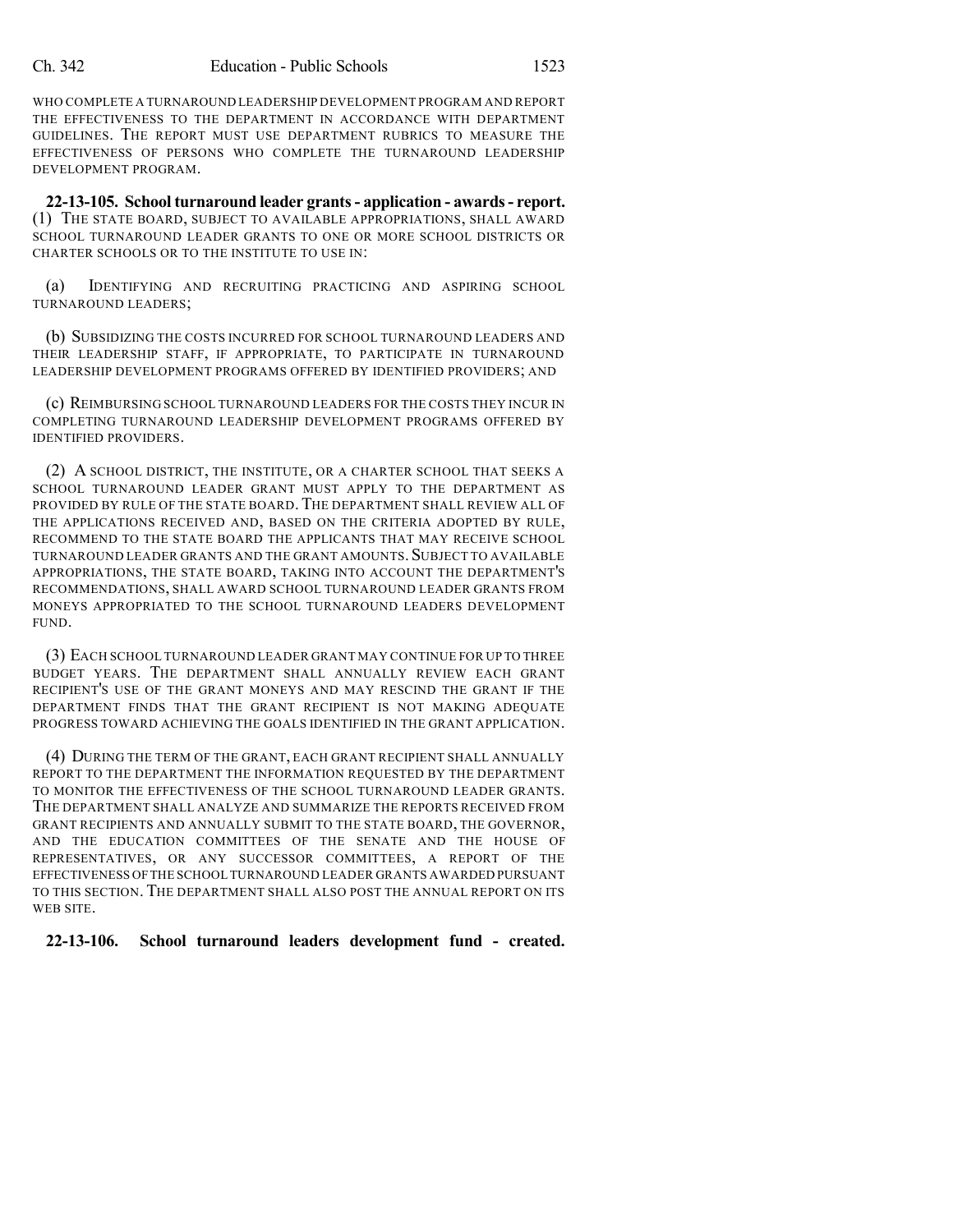(1) (a) THERE IS CREATED IN THE STATE TREASURY THE SCHOOL TURNAROUND LEADERS DEVELOPMENT FUND, REFERRED TO IN THIS SECTION AS THE "FUND", CONSISTING OF MONEYS THAT THE GENERAL ASSEMBLY MAY APPROPRIATE TO THE FUND. THE MONEYS IN THE FUND ARE SUBJECT TO ANNUAL APPROPRIATION BY THE GENERAL ASSEMBLY TO THE DEPARTMENT FOR THE DIRECT AND INDIRECT COSTS ASSOCIATED WITH IMPLEMENTING THE SCHOOL TURNAROUND LEADERS DEVELOPMENT PROGRAM. THE DEPARTMENT MAY EXPEND UP TO FIVE PERCENT OF THE MONEYS ANNUALLY APPROPRIATED FROM THE FUND TO OFFSET THE COSTS INCURRED IN IMPLEMENTING THE SCHOOL TURNAROUND LEADERS DEVELOPMENT PROGRAM.

(b) THE STATE TREASURER MAY INVEST ANY MONEYS IN THE FUND NOT EXPENDED FOR THE PURPOSE OF THIS ARTICLE AS PROVIDED BY LAW. THE STATE TREASURER SHALL CREDIT ALL INTEREST AND INCOME DERIVED FROM THE INVESTMENT AND DEPOSIT OF MONEYS IN THE FUND TO THE FUND.ANY UNEXPENDED AND UNENCUMBERED MONEYS REMAINING IN THE FUND AT THE END OF A FISCAL YEAR MUST REMAIN IN THE FUND AND SHALL NOT BE CREDITED OR TRANSFERRED TO THE GENERAL FUND OR ANOTHER FUND.

(2) IN EACH OF THE FIRST THREE BUDGET YEARS IN WHICH THE PROGRAM OPERATES, THE STATE BOARD MAY DISTRIBUTE AS ONE-TIME DESIGN GRANTS NO MORE THAN APPROXIMATELY ONE-THIRD OF THE AMOUNT APPROPRIATED TO THE FUND FOR THE APPLICABLE BUDGET YEAR.

**SECTION 2.** In Colorado Revised Statutes, 2-3-1203, **repeal** (3) (dd) (X) as follows:

**2-3-1203. Sunset review of advisory committees.** (3) The following dates are the dates for which the statutory authorization for the designated advisory committees is scheduled for repeal:

(dd) July 1, 2017:

(X) The school leadership academy board, created pursuant to section  $22$ -13-103,  $C.R.S.:$ 

**SECTION 3.** In Colorado Revised Statutes, 22-60.5-304, **repeal** (3) (b) as follows:

**22-60.5-304. Approved induction programs - initial principal licensees.**  $(3)(b)$  On and after July 1, 2009, in promulgating rules and regulations establishing standards and criteria pursuant to paragraph  $(a)$  of this subsection  $(3)$ , the state board shall consult with the school leadership academy board established pursuant to section 22-13-103.

**SECTION 4. Appropriation.** In addition to any other appropriation, for the fiscal year beginning July 1, 2014, there is hereby appropriated, out of any moneys in the state education fund created in section  $17 \text{ } (4)$  (a) of article IX of the state constitution, not otherwise appropriated, to the school turnaround leaders development fund created in section 22-13-106 (1) (a), Colorado Revised Statutes, the sum of \$2,000,000, and said sum and 1.2 FTE, or so much thereof as may be